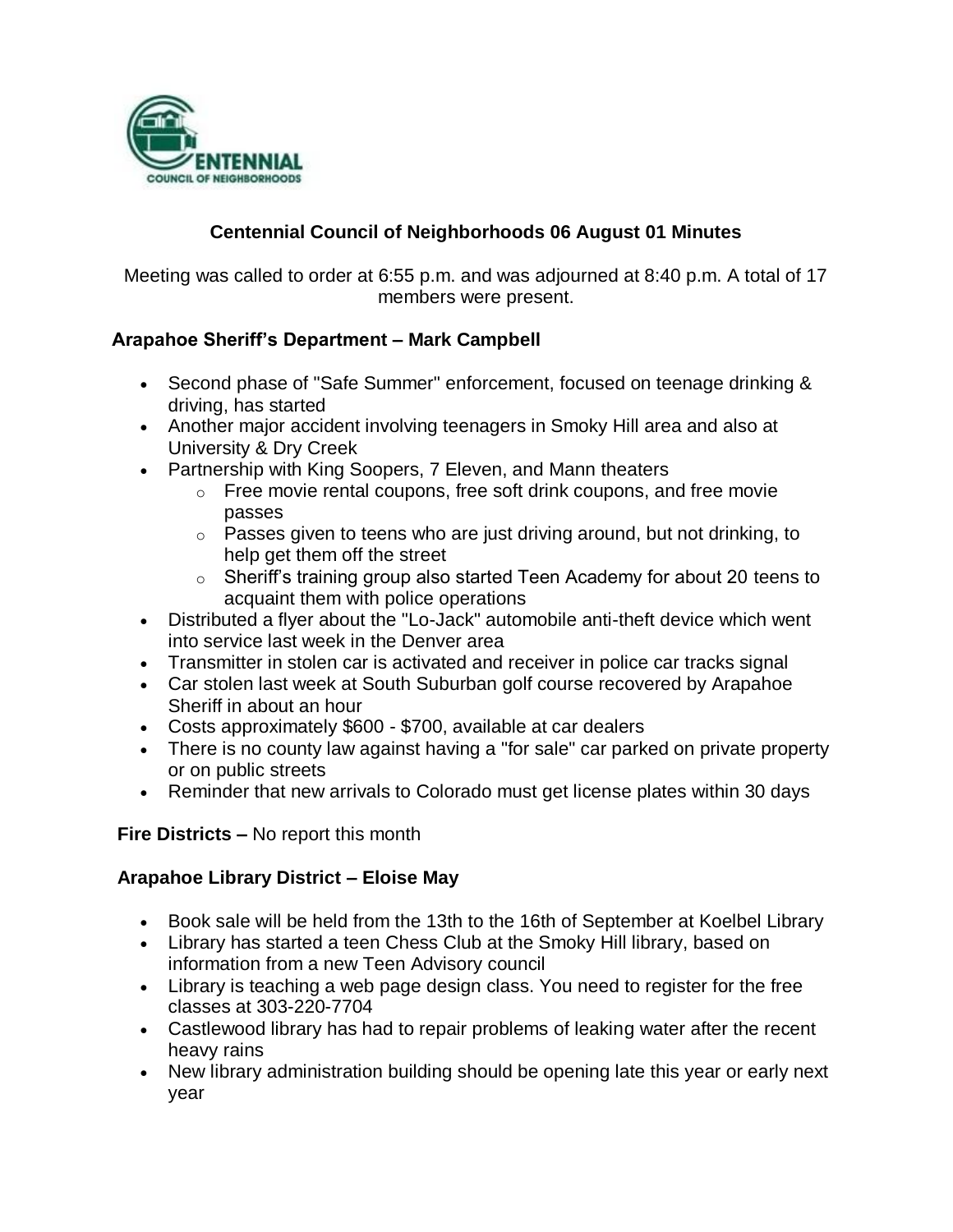## **South Suburban Park & Recreation – Jean Flynn**

- District is preparing for the 2002 budget
- Public hearings on 8 August and 12 September to allow citizen comments
- Dedication of newly renovated park for Foxridge subdivision on 12 August
- Award of contract to renovate Millikan Park expected this week
- New catalogs of SSPRD activities should be delivered to homes by 17 August
- Can register online for classes, even before receiving the catalog
- Looking for volunteers to help improve the community playground at the Cherry Knolls park in September
- Call Jean Flynn at 303-483-7016 to participate

# **Arapahoe Park & Recreation – Rebecca Nash**

- Swimming pool construction halted by delay in transfer of land from county to district
- Same delay for recreation center at Orchard & Buckley
- Working on new park at Picadilly & Netherland

# **City of Centennial – City Council Ward 3 – Andrea Suhaka**

- First round of tax/services town meetings completed. Everyone who has not already attended is asked and urged to attend one of the remaining meetings. Only about 50 to 70 people from each ward (of about 10,000 people) have attended so far. Call 303-734-4567 for more information
- August 8 Falcon Creek Middle School
- August 14 Grandview High School
- August 20 Koelbel Library
- August 22 Arapahoe High School
- Main issues are mill levy & sales tax
- About \$5.7 million in capital improvement projects was not included in original Arapahoe County budget planning that was given to Centennial
- Loss of this money results in loss of matching state & federal monies
- Discussion at town meetings includes possibility of adding 0.25 to 0.5% to sales tax, designated for capital improvements
- The proposed 1.5% sales tax will cover expenses if these capital improvements and storm water drainage are left out of the budget
- TABOR amendment did not account for incorporation of new cities. Unless released by voters, Centennial cannot take in more money than it got the previous year (except for inflation). Last year, Centennial had zero income, so release from TABOR requirements is essential to success of Centennial
- Centennial needs to spend \$1.5 million as the City's share for the new RTD lite rail station at I-25 & Dry Creek
- City Council trying very hard to keep the promises made during the incorporation effort concerning tax levels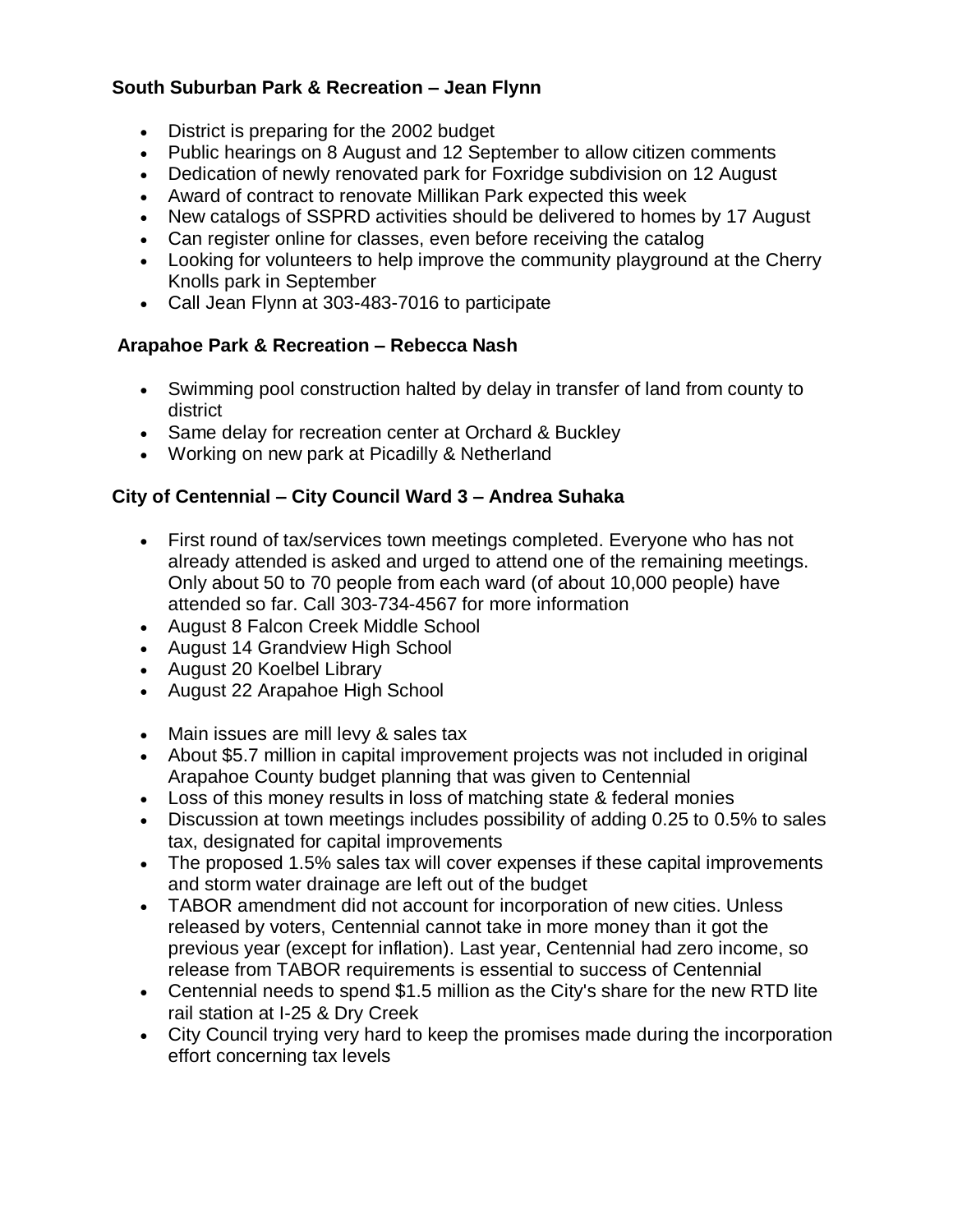- Mill levy for law enforcement only covers the deputies patrolling the streets. There is no allowance in the mill levy to cover emergency services, the jail, detectives, etc.
- If vote is not approved, Centennial would have to borrow funding from the state (and pay interest), or de-incorporate the city
- November's ballot will be very large with many issues, and is totally a "mail-in" ballot
- Since Arapahoe County is no longer responsible for the expenses not required of Centennial, the citizens need to petition the county to reduce the taxes (county mill levy) proportionally to the decrease in expenses. County commissioner John Brackney has stated that this probably won't happen unless the citizens complain about it.
- Centennial hopes to cut costs by contracting work to private companies rather than hiring city employees
- Centennial planning meetings are moving to the  $2^{nd}$  &  $4^{th}$  Tuesdays of the month

### **Officer Reports - Treasurer**

- Checking account Opening balance:  $$329.64$
- Income (dues) \$45.00
	- Closing Balance \$374.64
- Savings accountOpening/Closing balance: \$645.20

# **Committee Report – By Laws**

 Changes were included in the final draft version presented to all members. A formal vote on the By Laws & Articles of Incorporation will be held in September

### **Committee Report – Membership**

 Letters will be sent to existing members with unpaid dues and to prospective new members

It was moved by Ted Conti, seconded by Gerry Cummins, and unanimously voted by all CENCON members to approve the July meeting minutes

It was moved by Lynn Leader, seconded by Claudette Cooper and unanimously voted by all CENCON members to forward a position letter to the Arapahoe commissioners concerning the county's need to reduce the county mill levy relative to the reduced expenses since the formation of Centennial

One formal developer plan was discussed. Comments were noted and approved. Copies of both will be sent to each CENCON member.

There were also some additional comments on storm water drainage and traffic problems at Waterview 5 & 6. These plans were originally reviewed a few months ago, and Willow Creek #3 has been investigating the potential problems further